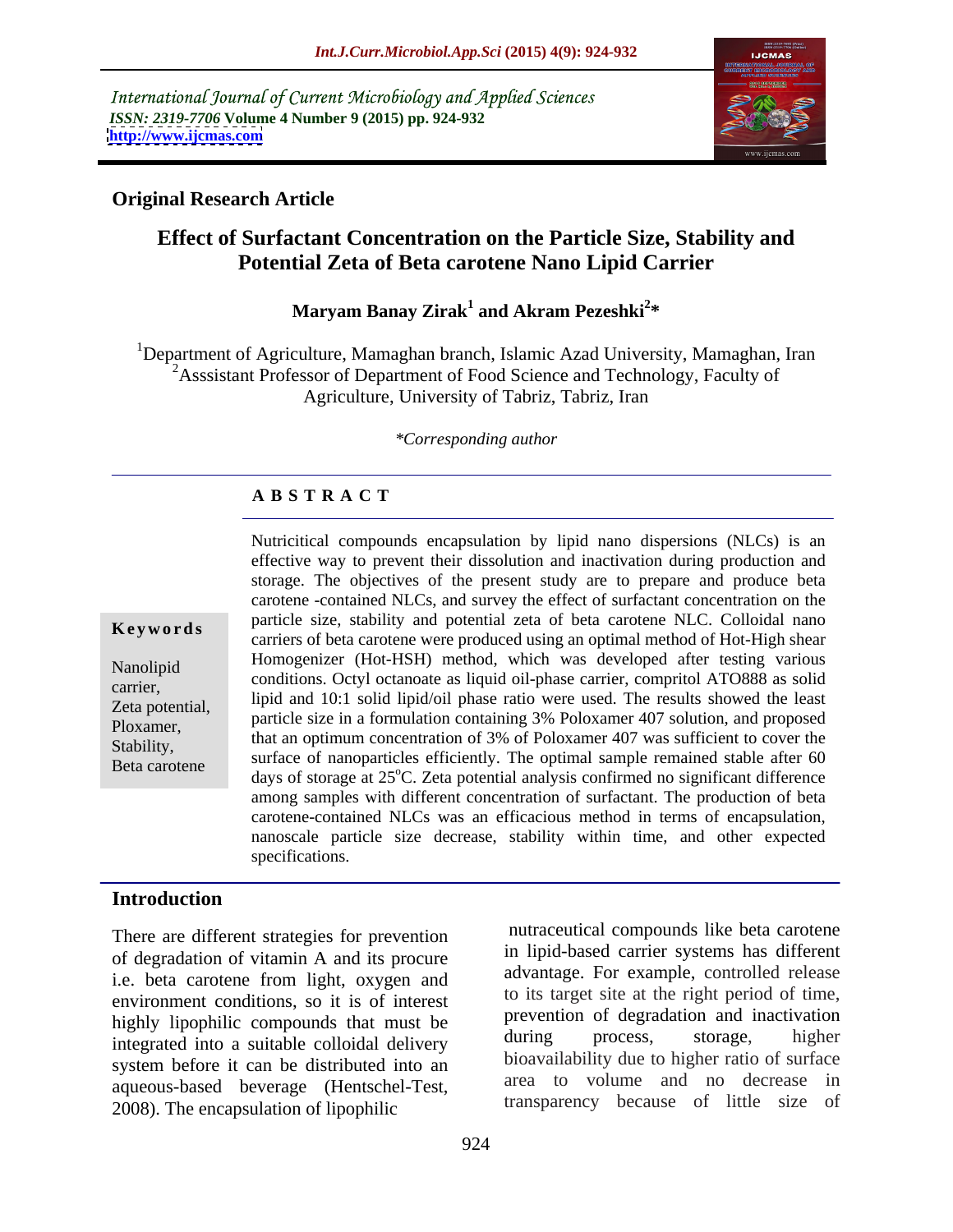particle. Beta carotene would therefore Gohla, 2001). The aim of this study was to benefit from an encapsulation procedure that increases its solubility in an aqueous production and stability the particles of beta medium such as beverages and skim milk, carotene nanolipid carrier for reaching to<br>slows down the degradation processes and optimal size of droplets and stability of beta /or prevents its degradation until the product carotene NLC for use in food and beverages is delivered at the sites where absorption is desired. Technologies that improve the stability of vitamin A and its procure i.e. beta carotene in foods are vital for ensuring the safety and efficiency of the vitamin A fortification of foods (Loveday and Singh,<br>2008). In parallel, attention must be paid to Compritol -ATO888 (Glyceryl behenate) the encapsulation efficiency i.e. the amount was kindly donated from Gattefossè (Saint of compound really incorporated into the structure vs the initial amount of it. There is Poloxamer 407 and octyl octanoat was therefore a need to understand how to provided from Sigma Aldrich (Steinheim, formulate effective colloidal delivery Germany). systems from food-grade constituents using economic processing conditions. These delivery systems must have right physicochemical and sensory properties for **Preparation** of nano dispersions the product they are incorporated in to (e.g., optical clarity, flavor profile, rheology), and shelf-life of the product (Mcclements *et al.,*

NLC are derived from o/w emulsions by NLC are a promising delivery system for 2013; Lacatusu *et al.,* 2012; Jenning and produced hot o/w nanoemulsion was cold

investigate the factors influencing the carotene nanolipid carrier for reaching to optimal size of droplets and stability of beta fortification.

### **Experimental section**

### **Material**

Compritol -ATO888 (Glyceryl behenate) Periest Cedex, France). Beta carotene, Germany).

## **Methods**

### **Preparation of nano dispersions containing beta carotenee (NLC)**

they must remain stable throughout the Initially NLC containing beta carotene was 2012; Ziani *et al.,* 2012). (Hot-HSH) method in which particle size is replacing the liquid lipid (oil) by a solid homogenizing gap (=high energy technique) lipid. The particles have a controlled (Shegokar and Muller, 2010). For this nanostructure that offers enough space to purpose, beta carotene was liquefied in accommodate the bioactive compounds (Das liquid oil (octyl octanoat) and then the and Tan, 2012; Tamjidi *et al.,* 2013). Thus, mixture was added into melted solid lipid food application of a lipophilic water bath to a temperature above the nutraceutical, may increase their stability, melting point of the solid lipid (85°C). Then, bioavailability and dispersibility in aqueous the hot aqueous surfactant (ploxamer 407) media for fortifying food products especially solution (in the same temperature of melted aqueous ones (Tamjidi *et al.,* 2013). In mixture of lipids) was added gradually into recent years many researches have been the lipid phase under homogenization (Silent carried out to investigate the use of NLC crusher M, Heidolph, Nuremberg, Germany) variety of different oils and surfactants may at 20000 rpm for 30 minutes. The initial be used to form nano lipid carrier in the food product of the hot homogenation was an o/w and beverage industries (Tamjidi *et al.,* nanoemulsion due to using liquid oil. The prepared by Hot-High shear Homogenizer reduced by cavitation, high shear forces and particle collision in and after leaving the (Compritol) and was heated inside a hot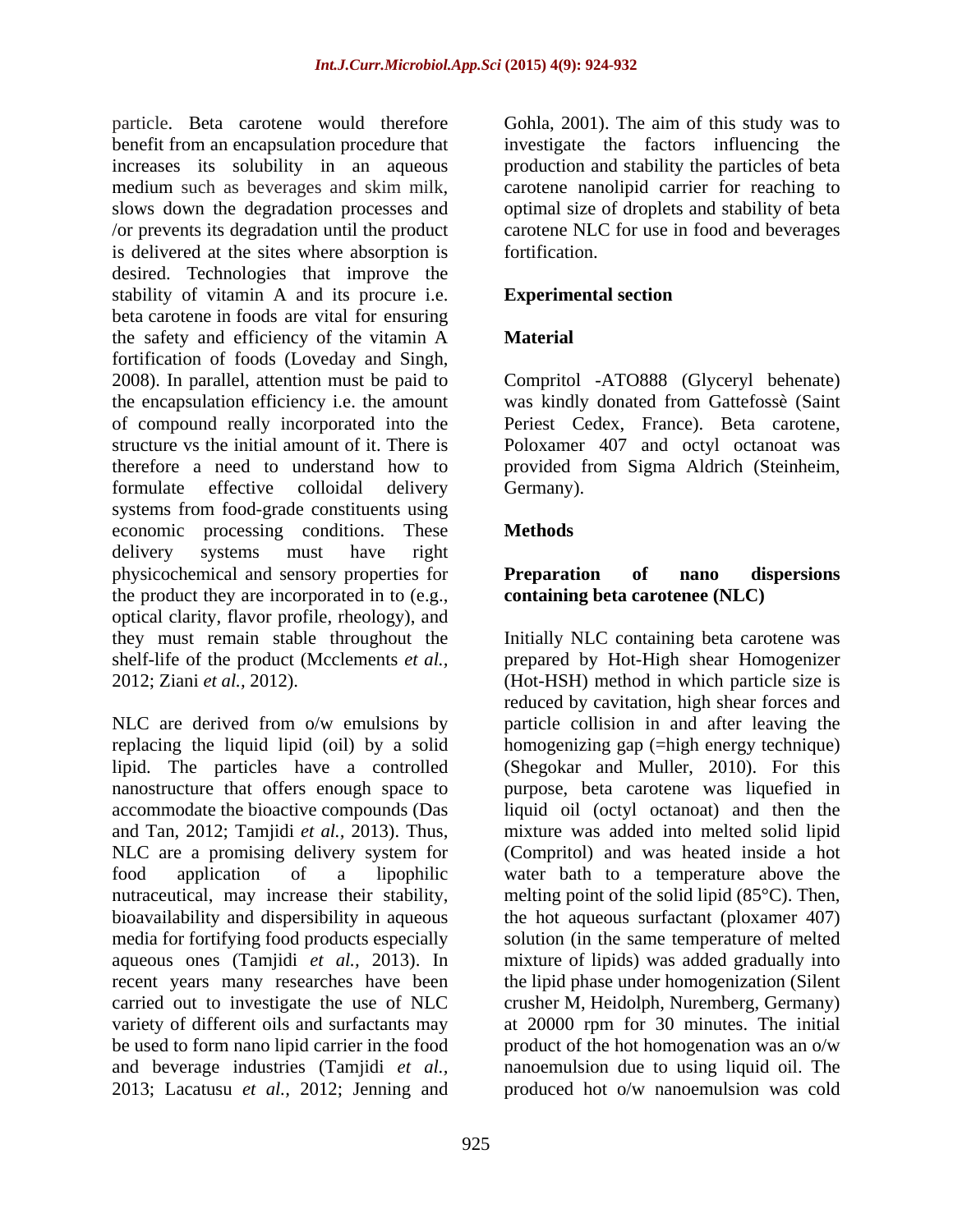down in the ambient or lower temperature **Determination of lipid nanodispersion** resulting in the lipid phase recrystallization stability and finally the NLC were formed. Keeping temperature stable and concordant during Long-term stability of the optimal lipid nano preparation of the two phases, as well as at dispersion was investigated through tracing the time of NLC production is extremely critical. In this study, optimal formulation appearance during preserving at ambient for producing formulation of this colloidal temperature (25°C) for a period of 60 days nano carrier was investigated by changing (Yang *et al.*, 2014). concentration of the aqueous surfactant three

analyzer (Wing SALD 2101, Shimadzo, Japan) at 25°C. The average particle size was calculated according to the average **Statistical analysis** volume diameter or DeBroukere mean in the

$$
\overline{D}[4,3] = \frac{\sum n_i d_i^4}{\sum n_i d_i^3}
$$
 (1)

The span value is an index helpful to<br>conducts the neutrals size distribution and it. **Results and Discussion** evaluate the particle size distribution and it is calculated applying the following Equation (2): Equation (2): **The** effect of **aqueous-phase** surfactant

$$
Span = \frac{D_{90\%} - D_{10\%}}{D_{50\%}}
$$
 (2) nanodisperson particles

the distribution has a smaller particle size and 10% percent has a larger particle size.

the distribution has a smaller particle size and 90% percent has a larger particle size.

the distribution has a smaller particle size the indicates the stability of a system. In and 50% particle size this study various concentrations of and 50% percent has a larger particle size

# **stability**

particle size change and the product physical (Yang *et al.,* 2014).

times as listed in table 1. The employed tests included measuring of **Particle Size and Size Distribution** Carriers through determining average The average diameter and span value of the of lipid nano dispersions in keeping the beta particles were determined using particle size carotene inside within 2 months after the stability of laboratory Nano Lipid particle size, span value and the endurance production (Gonnet *et al.,* 2010).

## **Statistical analysis**

Equation (1):<br>
Statistical analysis was designed based on a<br>
complete randomized optimization after 3<br>  $\overline{D}[4,3] = \frac{\sum n_i d_i^4}{\sum n_i^3}$  (1)<br>
Ouncken's mean comparison tests were used <sup>4</sup> and **reportions** One way ANOVA and  $[4,3] = \frac{\sum_{i=1}^{n} a_i}{3}$  (1)  $\sum$  *i*  $\sum$  *i*  $\sum$  *i*  $\sum$  *i*  $\sum$  *i*  $\sum$  *i*  $\sum$  *i*  $\sum$  *i*  $\sum$  *i*  $\sum$  *i*  $\sum$  *i*  $\sum$  *i*  $\sum$  *i*  $\sum$  *i*  $\sum$  *i*  $\sum$  *i*  $\sum$  *i*  $\sum$  *i*  $\sum$  *i*  $\sum$  *i*  $\sum$  *i*  $\sum$  *i*  $\sum$  *i*  $\sum$  *i*  $\sum$   $\mu_i$  (1) repetitions. One way  $\lambda_i$  for any  $\overline{n_i d_i}$  Duncken's mean comparison tests were used  $n_i d_i^*$  (1) repetitions. One-way ANOVA and  $\overline{D}$ [4,3] =  $\frac{\sum_i n_i n_i}{n_i}$  (1)  $(1)$  repetitions. One-way ANOVA and Statistical analysis was designed based on a complete randomized optimization after 3 repetitions. One-way ANOVA and at 5% with SPSS version 16.0.

### **Results and Discussion**

### $(2)$  nanodispersion particles **concentration on the production of lipid nanodispersion particles**  $\frac{D_{10\%}}{D_{10\%}}$  (2) **EXERCISE EXECUTE EXECUTE**  $D_{\text{90\%}} - D_{10\%}$  (2) **nanodispersion particles**

D (90%): describes diameter where 90% of concentration on the average size of the D (10%): describes diameter where 10% of particle size and particles size distribution D (50%): describes diameter where 50% of these two parameters in a long period of drow the ambient to lowe ten permitter in the continuition of **lipid nanodispersion**<br>
and that) the NAC were formed Accepting **and the set allows the set allows** the NAC were formed that the NAC were formed the set allo The effect of aqueous-phase surfactant concentration on the average size of the particles, and particles size distribution (span) of lipid nanodispersions are showed in figure 1a and shown in figure 1b. The particle size and particles size distribution (polydispercity) of colloidal systems such as lipid nanodispersions play important role in determining their specifications. Stability of these two parameters in a long period of time indicates the stability of a system. In this study various concentrations aqueous-phase surfactant (ploamer 407: 2, 3, <sup>59%</sup><br>
The effect of aqueous-phase surfactant<br>
secribes diameter where 90% of<br>
tion has a smaller particle size<br>
excribes and particles ize distribution<br>
the particle size (span) of lipid nanodispersions are showed<br>
in fi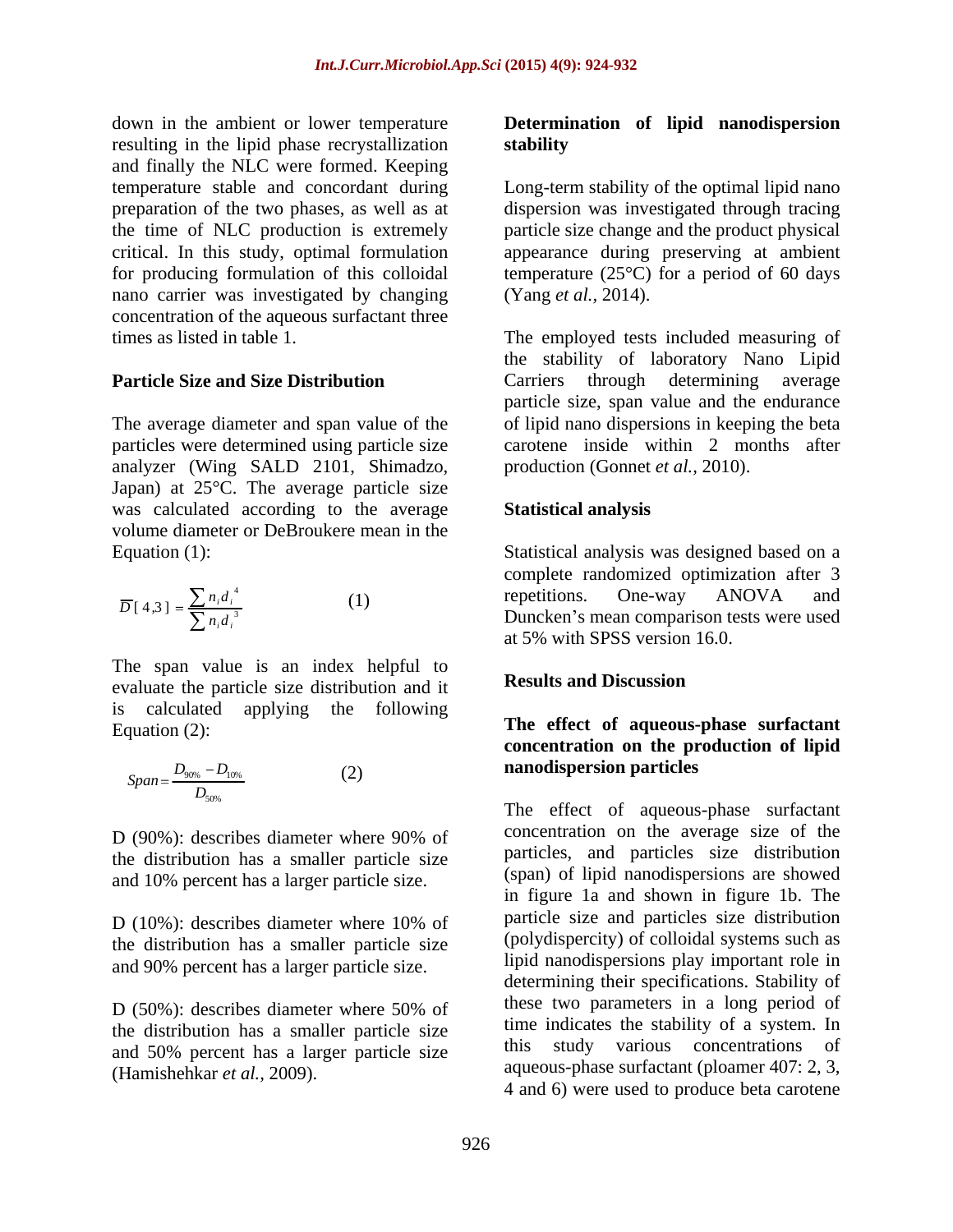contained lipid nanodispersions with The surfactant concentration also affects the appropriate particle size in nanoscale. The final size of the particles. High surfactant average size of the particles and particles size distribution (span) of lipid stabilizes newly developed surfaces during nanodispersions were in the range of 79–115 homogenation and production of smaller nm and 0.71–1.01, respectively. In addition, particles (Mcclements, 2012). Likewise, low the effect of independent variable (different and insufficient amount of surfactant in lipid concentration of aqueous-phase surfactant) nanocarrier structures cause instability and on the lipid size was investigated and recrystallization (Helgason *et al.,* 2009). For showed significant difference between the example, alpha crystalline structures, which size of particles (p<0.05). In conventional are thermodynamically unstable, transform emulsions, the type of used emulsifier determine the final size of particles and the with morphological alterations; i.e. beta stability of dispersion through providing crystals may undergo direct growth and enough repelling forces that prohibit to forming needleshape structures, with aggregation and mixing of the particles. In increasing surfaces in contact. If these newly addition, the used surfactant in lipid developed surfaces are not stabilized by nanocarriers plays a more important role in surfactant molecules, hydrophobic controlling the process of crystallization. interactions may lead to aggregation and The choice of stabilizers is a key subject to instability of lipid suspensions (Weiss *et al.,* be considered in preparation of any 2008). The influence of an increasing nanoparticle formulation to control the Poloxamer concentrations ranging from 2% particle size and stabilization of the (w/w) to 6% (w/w) on the particle size and dispersions (Hu *et al.,* 2005). Poloxamer is a hydrophilic non ionic surfactant and block copolymer of polyethylene oxide (PEO) and polypropylene oxide (PPO). The **stability of particles** hydrophobic PPO chains adsorb on the particle surfaces as the "anchor chain", while the hydrophilic PEO chains pull out concentration of ploxamer on the size of the from the surface to the aqueous medium, creating a stabilizer layer (Shegokar and Muller, 2010). If particle particle collisions containing 3% w/v poloxamer 407 solution, happen faster than surfactant molecules compritrol 3% (w/v) and beta carotene absorption rate to cover the exposed contained oil-phase octyl octanoate hydrophobic patches, then widespread (0.03%w/v)) is shown. The range of particle accumulation will happen due to particles size in colloidal systems should be hydrophobic attraction between the particles narrow and under 1 micron. Narrower range (Das and Tan, 2012; Tamjidi *et al.*, 2013). of particles size minimizes the gradient Perhaps, Poloxamer could not sharply cover between active agent concentration and the the newly formed lipid particles and may not adsorb quickly enough to the surface of lipids particles relative to the rate of describes the redeposit of small crystals onto particle–particle collisions due to its huge larger crystals, is inhibited (Wu *et al.*, 2011).

concentration decreases surface tension and to beta forms. This transformation is along forming needleshape structures, with surfactant molecules, hydrophobic Poloxamer concentrations ranging from 2% physical stability was studied.

### **The Effect of Surfactant concentration on stability of particles**

structure. In the present study all the preparations had In figure 3, the effect of different particles in NLCs prepared with the optimized formulation (formulation contained oil-phase octyl octanoate of particles size minimizes the gradient between active agent concentration and the surrounding environment. As a result, the Ostwald ripening phenomenon, which larger crystals, is inhibited (Wu *et al.,* 2011). In the present study all the preparations had narrow and homogenous range of particle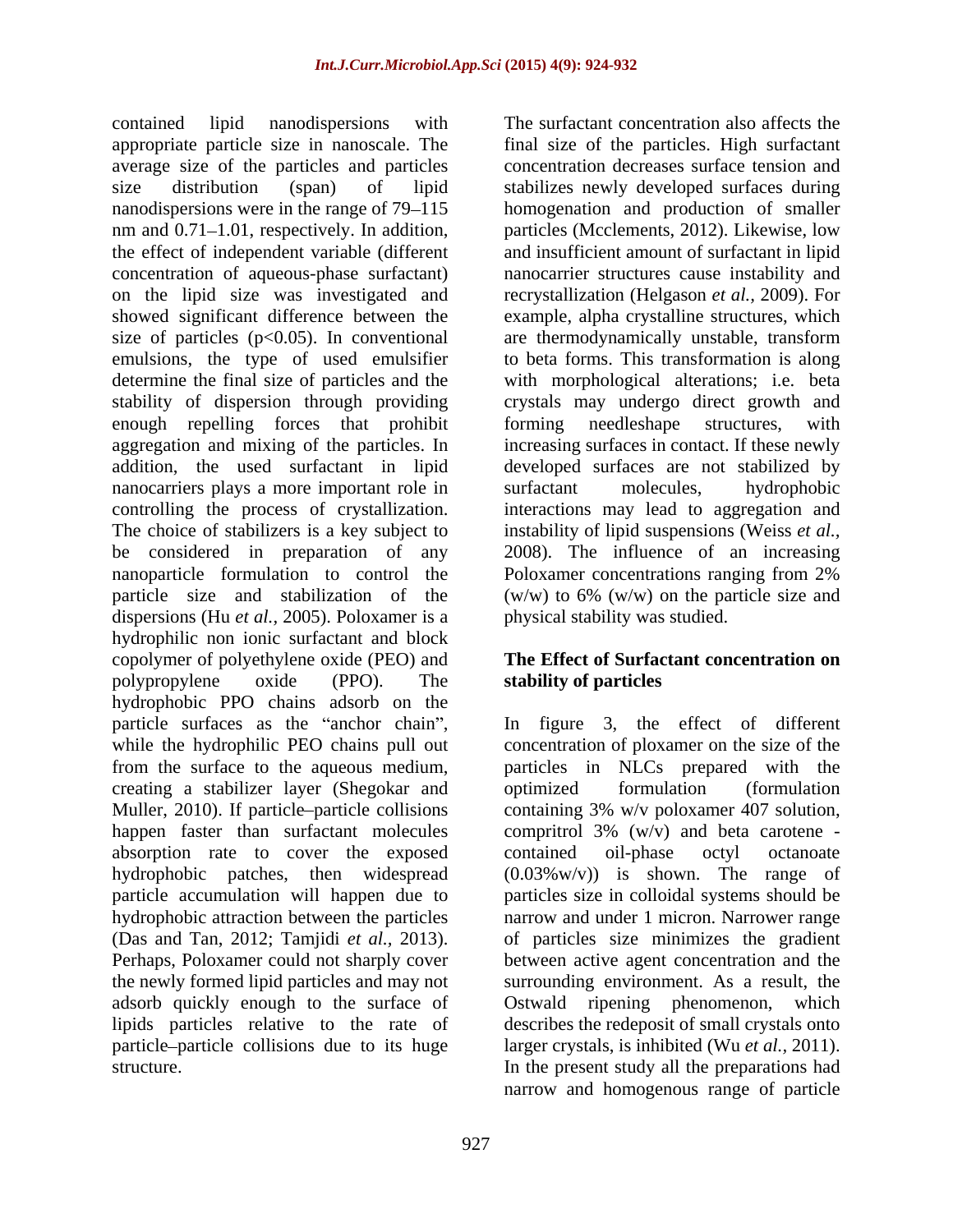size after 60 days of storage, except for the effective in synthetic stability of the first preparation which had inhomogeneous crystalline structure and prevents particle size distribution after 30 days of recrystallization during storage (Bunjes *et*  storage and showed biggest increase in *al.,* 2002) Usually a combination of two particle size comparing with other groups of nonionic surfactants are required preparations. Considering the small size of to regulate and balance crystallization and produced particles, the number of lipid ionic surfactants in providing repelling molecules that interact with the hydrophobic group of the emulsifier to balance and regulate the process of crystallization is sufficient. In addition, the surfactant is

crystalline structure and prevents forces and concomitant maintenance of particle stabilization and crystallization balance (Jenning and Gohla, 2001).

| Table.1 Composition of beta carotenee-le<br>e-loaded nanostructured | lipid carriers |  |  |
|---------------------------------------------------------------------|----------------|--|--|
|                                                                     |                |  |  |

| <b>Formulation</b> | Solid Lipid $(w/v)$ | Liquid Lipid $(w/v)$   | Surfactant $(w/v)$ |
|--------------------|---------------------|------------------------|--------------------|
|                    | Compritol $(3%)$    | Octyl Octanoate (0.3%) | Poloxamer (2%)     |
| F2                 | Compritol (3%)      | Octyl Octanoate (0.3%) | Poloxamer (3%)     |
| F3                 | Compritol (3%)      | Octyl Octanoate (0.3%) | Poloxamer (4%)     |
| FA                 | Compritol (3%)      | Octyl Octanoate (0.3%) | Poloxamer (6%)     |

**Table.2** Comparison of the stability mechanism of electrostatic and steric repulsion in stabilizing food emulsions and NLCs

| <i>parameters</i> | <b>Repulsion</b>                                                                                       |                                  |
|-------------------|--------------------------------------------------------------------------------------------------------|----------------------------------|
|                   | <b>Electrostatic repulsion</b>                                                                         | <b>Steric repulsion</b>          |
|                   | pH sensitive tend to aggrigation<br>near the IP point of biopolymer<br>near the IP point of biopolymer |                                  |
|                   | Tend to aggregation in high<br>concentration of the electrolyte Insensitive telectrolyte<br>o          |                                  |
|                   | Low concentration of emulsifier Droplet surface coverage with a<br>requires to drop coverage           | high concentration of emulsifier |
|                   | Strong aggregation                                                                                     | Weak aggregation                 |

### **Table.3** Zeta potential of NLCs without and with beta carotene

| <b>Concentration of water</b> |                                 | <b>Zeta potential (mv)</b> |  |
|-------------------------------|---------------------------------|----------------------------|--|
| surfactant $(w/v\%)$          | <b>Without beta</b><br>carotene | With beta carotene         |  |
|                               | 0.568                           | 0.27                       |  |
|                               | 0.342                           | 0.27<br>0.276              |  |
|                               | 0.42                            | $\Omega$<br>0.38           |  |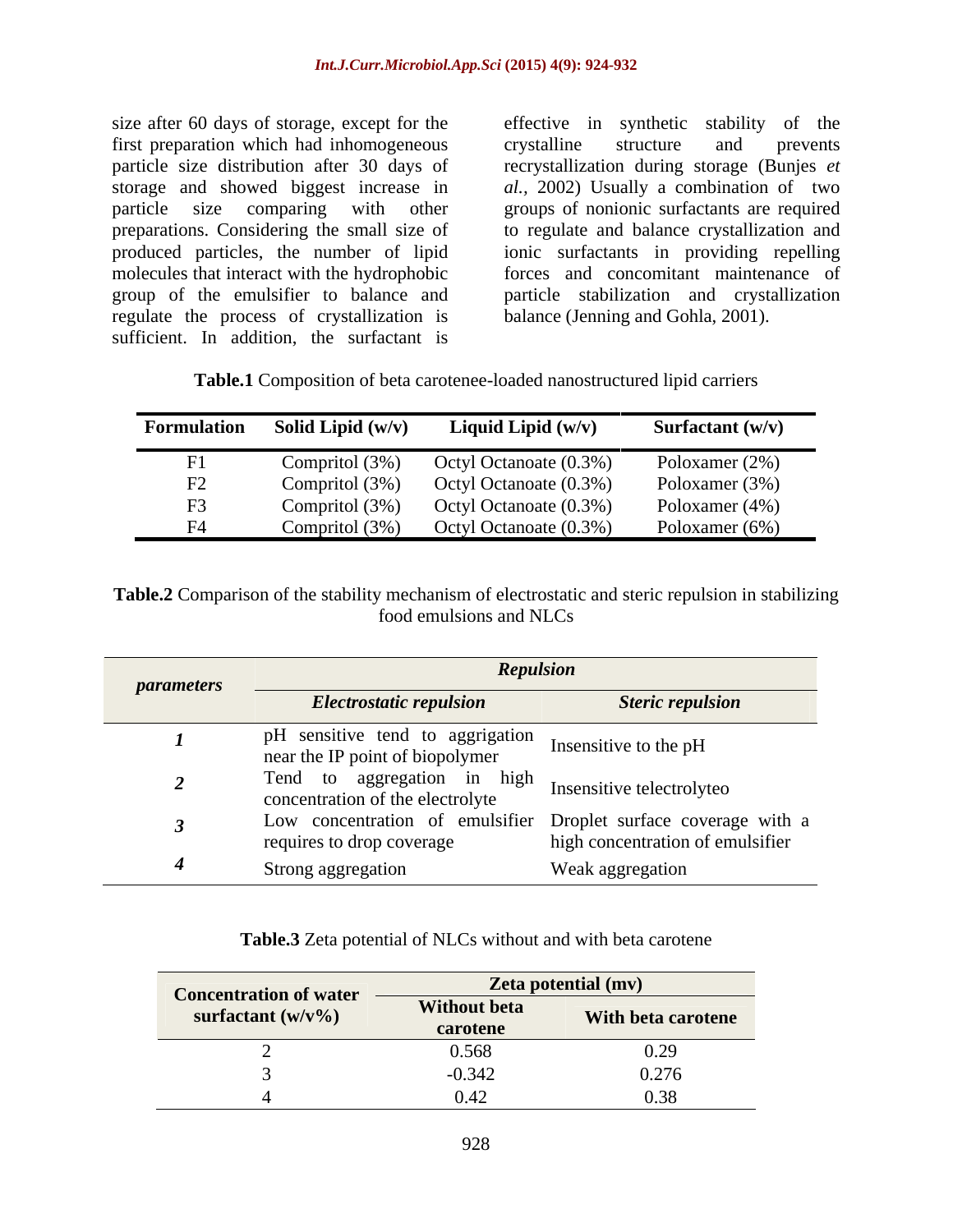



**Figure.2** stability of particle size of (a) particle size and (b) particles size distribution optimized formulation of beta carotene NLC (formulation containing 3% w/v poloxamer 407 solution, compritol 3% (w/v) and beta carotene -contained oil-phase octyl octanoate (0.03%w/v))



**Figure.3** Steric and electrostatic repulsion around particles in a colloidal system

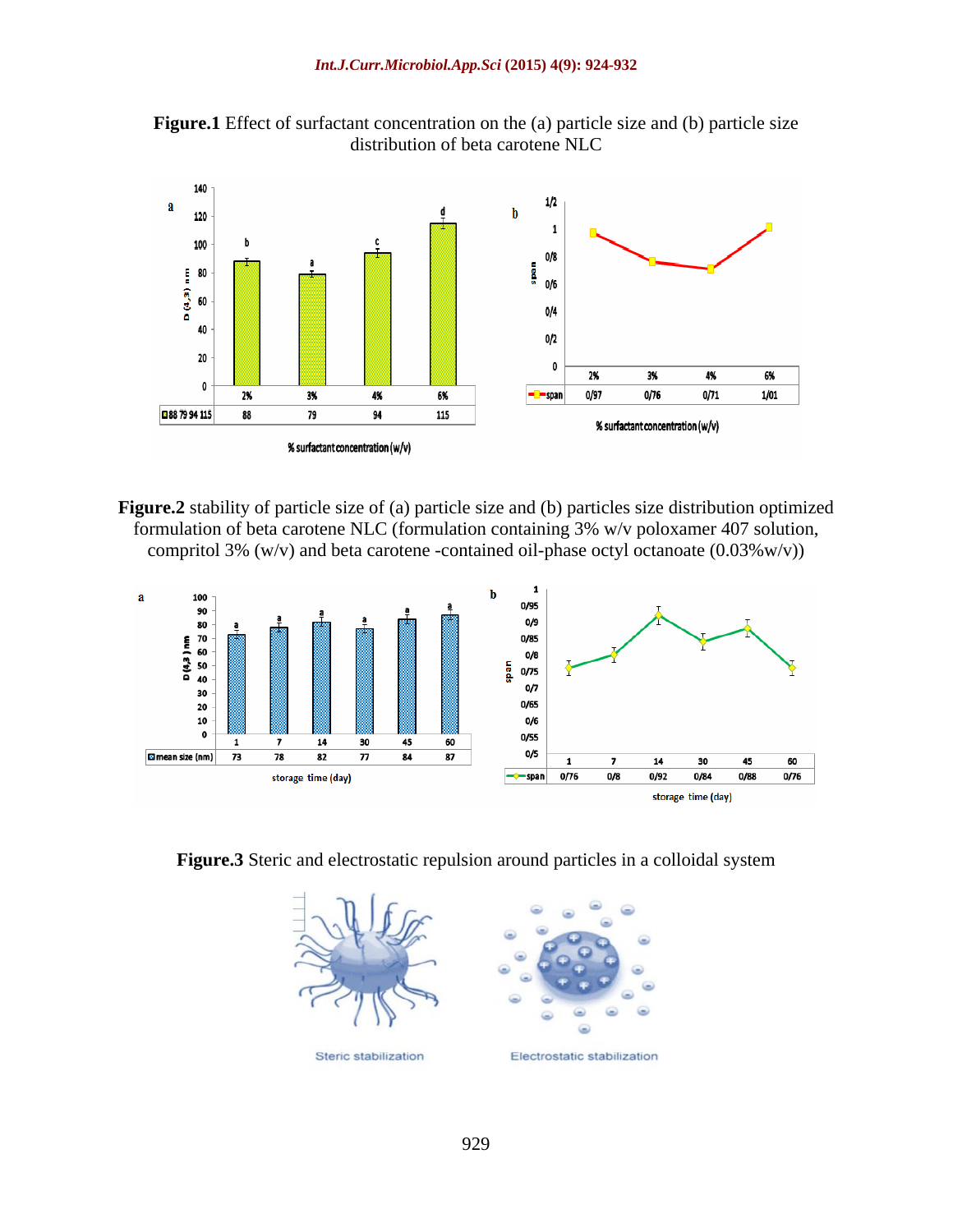Colloidal systems such as NLC can be stable stability of the nanoparticles within the by creating electrostatic and steric repulsion storage time could be due to the steric between particles (Figure 3). In table 2 some repulsion of the surfactant molecules in this properties of both electrostatic and steric system and in this system the electrostatic repulsion is mentioned. The steric repulsion of the particles did not play a interaction is dependent on the separation significant role in sustainability. distance between the internal aqueous Polyhydroxy surfactants, stabilize systems droplets and the external aqueous phase, the by creating spatial exclusion and due to their thicknesses of the two adsorbed surfactant non-ionic nature, low and zero zeta potential layers, the size of the internal aqueous droplets and the oil globules, all of which Kovacevic *et al.*, 2014; Ghosh *et al.*, 2011). determine the extent of the compression of Torres et al. (2003) Stated that the stability the adsorbed surfactant molecules. The of nano lipid carrier against aggregation is thickness of each of the two surfactant influenced by the ionic strength of the layers have the same effect on the steric continuous phase and the charge density on repulsion, and stronger steric interaction can the surface of the water and fat. High zeta be achieved with thicker adsorbed layers, potential along with the non-electrostatic which can effectively prevent coalescence agents such as steric forces has also an between the internal aqueous droplets and the external aqueous phase. Increasing the globules will weaken the steric repulsion, emulsion system can be achieved by (particle size, stability and potential zeta). preparing the system with smaller oil According to obtained results, a certain

repulsion forces within nanostructured lipid carrier particles act and the stability of the of formulations with different concentrations nonionic nature of aqueous phase surfactant of samples were very small (close to zero) and increased concentration of surfactant did not have significant effect on increasing or decreasing the potential zeta of different

**Zeta Potential Examples.** Having in mind the polymeric and bulky structure of poloxamer 407, the significant role in sustainability. would be obtained (Kovacevic *et al.,* 2011; Kovacevic *et al.,* 2014; Ghosh *et al.,* 2011). Torres *et al.* (2003) Stated that the stability important impact on the stability.

internal aqueous droplet size can produce In this study, we prepared a stable beta stronger steric repulsion; however, larger oil carotene bearing NLC and studied the effect indicating that a more stable double- product and characterizations of the NLC globules and larger internal aqueous surfactant concentration is required to droplets. produce stable nano structured lipid carriers In this study, to determine how electrostatic optimum concentration of 3% of Poloxamer resulting system, the results of collection during the homogenization electrophoretic mobility and zeta potential process while there was statistically of surfactants are presented in table 3. As it % Poloxamer. Adequate concentration of is identified in the table, with respect to the surfactant induced surfaces well covered and the (poloxamer 407) as well as other lipophilic nature of beta carotene preventing constituents of the system, the zeta potential removal of active substance from lipid of surfactant concentration on the final (particle size, stability and potential zeta). According to obtained results, <sup>a</sup> certain during time. The results propose that an was sufficient to cover the surface of nanoparticles efficiently and avoid collection during the homogenization difference among the results of 2, 3, 4 and 6 aggregation among particles reduces. Also matrix of nano particle.

### **Acknowledgement**

The support of Drug Applied Research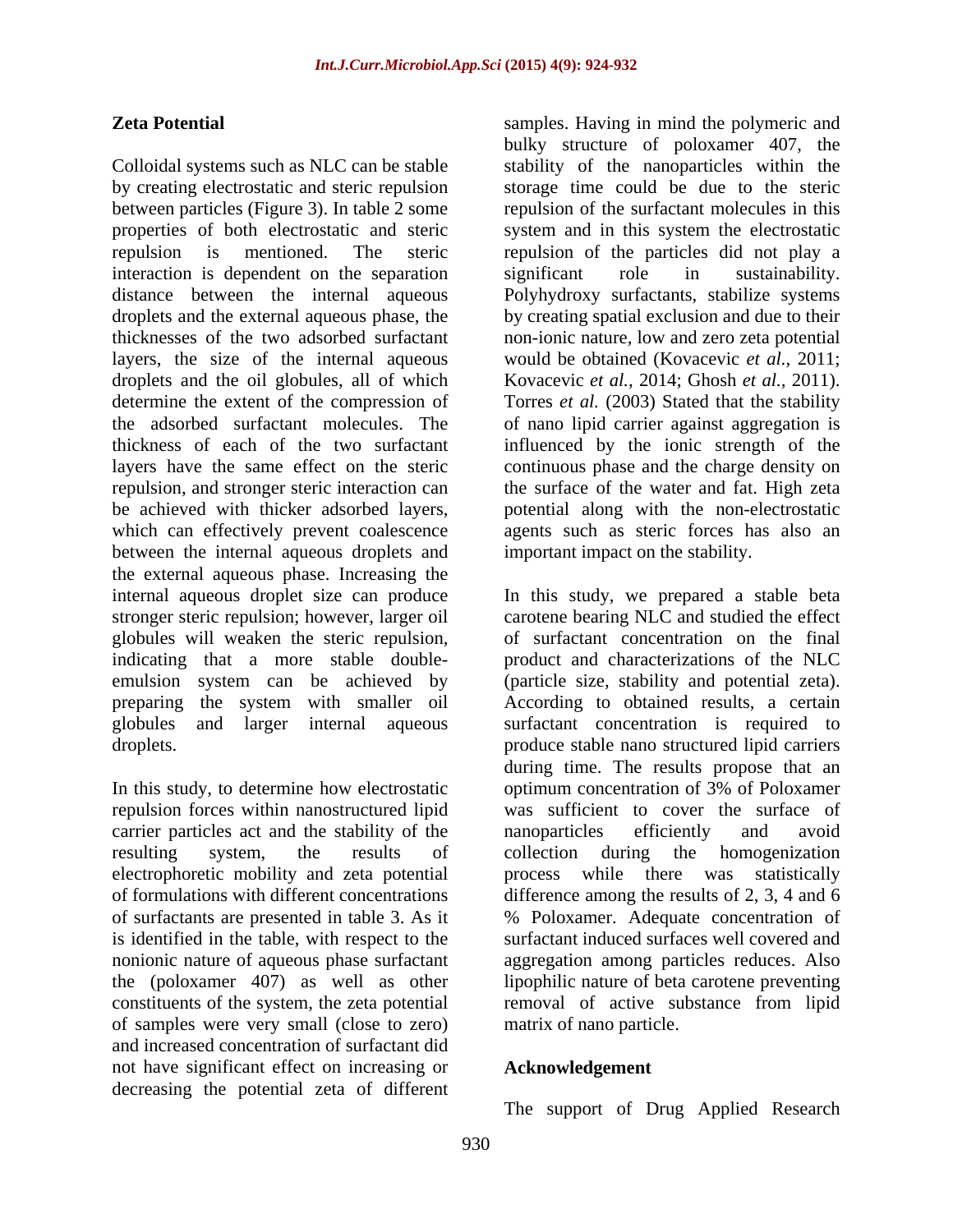- Bunjes, H., M.H. Koch and K. Westesen. of Food<br>Effects of surfactants on the (2008). Effects *of surfactants on the*
- Das S, N.g. and WK, R.B.Tan. Are better than solid lipid nanoparticles  $Biointer$ <br>(SI Ns): development (2005).  $(SLNs):$  development,  $(2005).$ evaluations of clotrimazole-loaded SLNs and NLCs? *European Journal of Pharmaceutical Science*, 47(1):139-51 (2012).
- Ghosh, I., S. Bose, R. Vippagunta and F. improving the bioavailability of a poorly soluble drug and screening of
- Gonnet, M,L. Lethuaut and F. Boury. New (2011). trends in encapsulation of liposoluble
- Hamishehkar H, J. Emami, A.R. Najafabadi, *et al.* The effect of formulation variables on the characteristics of Colloids<br>insulin-loaded poly (lactic-co- (2014). insulin-loaded poly (lactic-co glycolic acid) microspheres prepared by a single phase oil in oil solvent *Surface B Biointerfaces*, 74(1): 340-
- Helgason T, TS. Awad, K. Kristbergsson, (2012). DJ, Mcclements and J. Weiss. Effect of surfactant surface coverage on formation of solid lipid nanoparticles (SLN). *Journal of* Colloid *and*

Center is greatly appreciated. The interface Science, 334(1):75-81 Interface Science*,* 334(1):75-81 (2009).

- **References** Hentschel-Test GS. Beta-carotene-loaded nanostructured lipid carriers. *Journal of Food Science*, 73 (2): N1-N6 (2008).
	- *crystallization and polymorphism of lipid nanoparticles*. Progress in Te, S. Zeng. Preparation and Colloid and Polyman Science 121. *Colloid* and *Polymer Science*, 121:<br> **Colloid** and *Polymer Science*, 121:<br> **Colloid nanostructured** lipid carriers by 7–10 (2002). The nanostructured lipid carriers by a nanostructured lipid carriers by nanostructured lipid carriers (NLCs) aqueous system. Colloids Surface B<br>hetter than solid linid nanoparticles Biointerfaces, 45(3-4), 167-73 Hu, F.Q., S.P. Jiang, Du YZ, H.Yuan, Y.Q. Ye, S. Zeng. Preparation characterization of stearic nanostructured lipid carriers by solvent diffusion method in an aqueous system. *Colloids Surface B Biointerfaces,* 45(3-4),167-73 (2005).
	- characterizations and comparative lenning, V. and S.H. Gohla. Encapsulation<br>evaluations of clotrimazole-loaded of retinoids in solid lipid Jenning, V. and S.H. Gohla. Encapsulation of retinoids in solid lipid nanoparticles (SLN). *Journal of Microencapsulation,* 18(2): 149-158 (2001).
	- Harmon. Nanosuspension for Muller and CM. Keck. Polyhydroxy stabilizing agents to inhibit crystal effects on size, physical stability and<br>
	growth International Journal of particle matrix structure. growth. *International Journal of* particle matrix structure.<br> *Pharmaceutics* 409(1-2): 260-8 *International Journal of Pharmaceutics*, 409(1-2): 260-8  $(2011)$ .  $Pharmacultics, \qquad 406(1-2):163-72$ Kovacevic, A., S. Savic, G. Vuleta, RH. Muller and CM. Keck. Polyhydroxy surfactants for the formulation of lipid nanoparticles (SLN and NLC): effects on size, physical stability and particle matrix structure. *International Journal of Pharmaceutics*, 406(1-2):163-72 (2011).
	- vitamins. *Journal of Control* GM. Vuleta and CM. Keck. Solid *Release*, 146(3):276-90 (2010). The lipid nanoparticles (SLN) stabilized<br>
	rebkar H I Emami A R Najafabadi with polyhydroxy surfactants: K.Gilani, M. Minaiyan, H. Mahdavi,<br>et al. The effect of formulation bysical stability investigation. Kovacevic, A.B., RH. Muller, SD. Savic, lipid nanoparticles (SLN) stabilized with polyhydroxy surfactants: Preparation, characterization and physical stability investigation. *Colloids and Surface. A, 444: 15-25*  $(2014).$
	- evaporation method. *Colloids*  9 (2009). *Nanoparticle Research*, 14:902-18 Lacatusu I, N. Badea, O. Ovidiu, D. Bojin, A. and Meghea. Highly antioxidant carotene-lipid nanocarriers: synthesis and antibacterial activity. *Journal of* (2012).
		- Loveday, S.M. and H. Singh. Recent advances in technologies for vitamin A protection in foods. *Trends in Food Science and Technology*, 19: